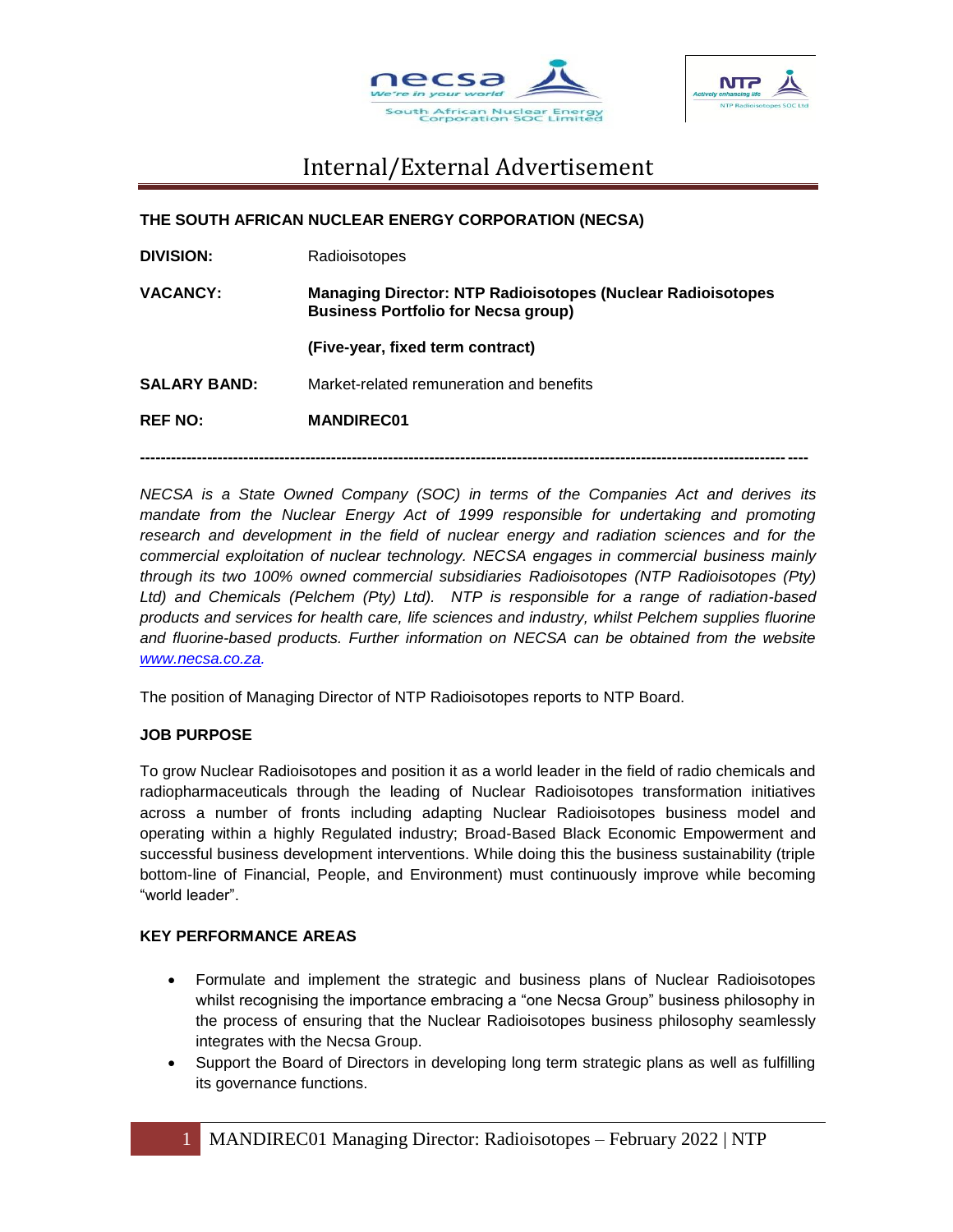



- Strategically manage Nuclear Radioisotopes and provide the Necsa Group Board with timely advice, implement Board decisions and represent Nuclear Radioisotopes to the community at large.
- Ensure good corporate governance in the execution of the Nuclear Radioisotopes business plan.
- Ensure strategic initiatives take cognisance of relevant SHEQ and Regulatory compliance regimes and environments and agree on relevant policy stances to ensure alt SHEQ and Regulatory systems are implemented, adhered to and sustained.
- Structure the organisation appropriately to allow for the effective roll out of SHEQ programs.
- Ensure Regulatory systems and programs meet organisational goals and objectives.
- Strategically lead the fiscal activities of the organisation including budgeting, profit and loss, reporting and audits.
- Develop and implement high level (local and global) networks to enable successful global business development.
- Set an overall policy framework for business development to be effectively implemented and review progress of implementation.
- Analyse production processes to assess technological and related inputs.
- Initiate product and facilities upgrades and introduce appropriate technologies to support new product development.
- Strategically manage internal and external stakeholders to ensure Nuclear Radioisotopes mission, vision and values are sustained.
- Strategically lead and manage all Nuclear Radioisotopes activities and ensure that the day-to-day operations are smoothly functioning.

### **JOB REQUIREMENTS:**

### **Key Knowledge and skills:**

- The ability to identify and seize business opportunities that will advance and increase the achievement of business targets and increase return on Investment.
- The ability to identify strategic priorities and apply the necessary judgement to make decisions of strategic impact.
- Proven knowledge and experience in managing a revenue generating company and profit and loss.
- Proven knowledge and experience in general management and business administration.
- Knowledge and understanding of the business activity of presenting products in such a way as to make them desirable.
- The ability to manage the division and individual performance.
- The ability to identify and manage business risk timeously.
- Good general appreciation of the Nuclear radioisotopes business in context of the Global Nuclear industry and be able to translate what experts in the field share into business opportunities.
- Knowledge of the global nuclear industry.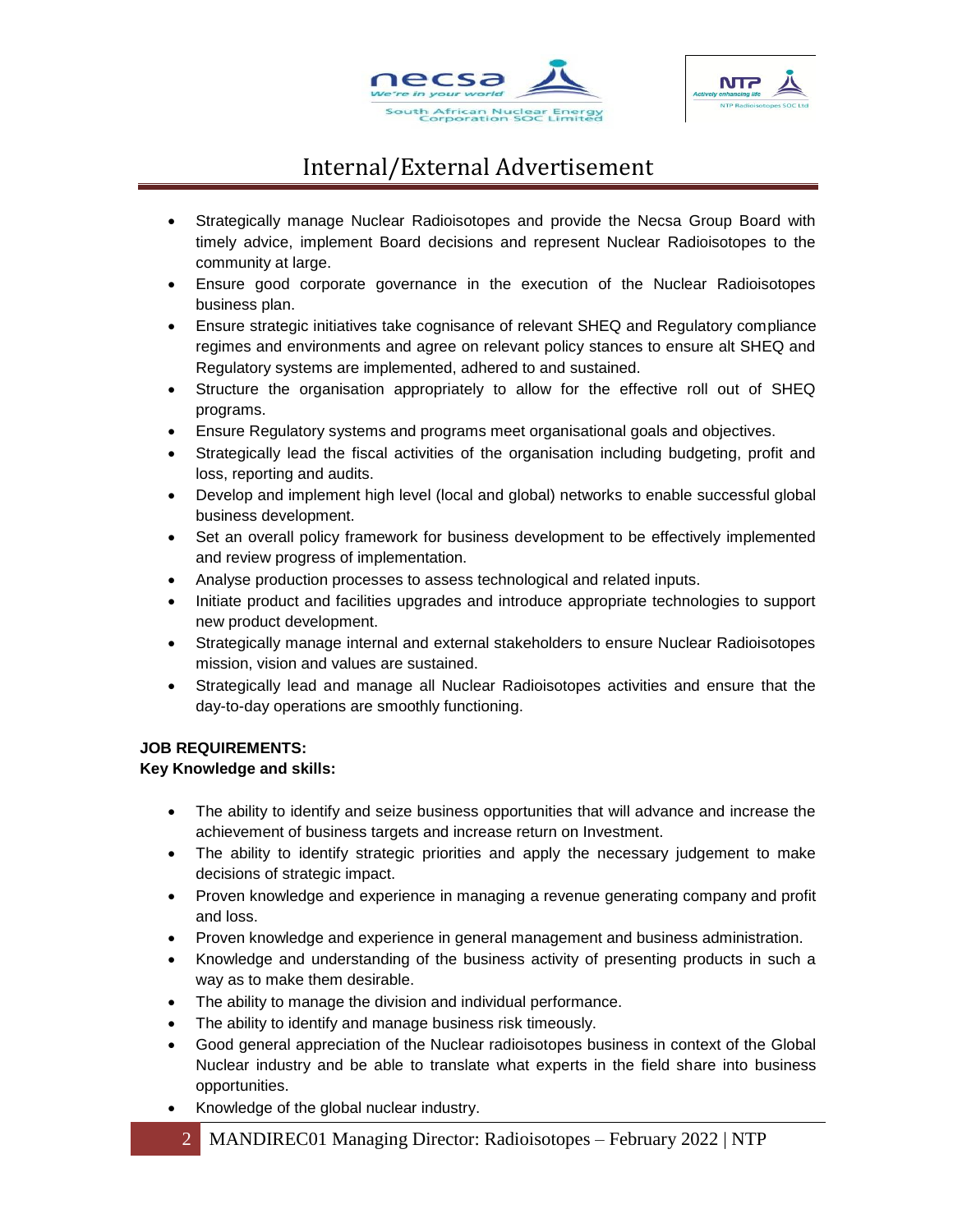



- Knowledge of nuclear, radiation science, technology, and the applications thereof.
- In-depth knowledge of relevant and applicable legislative and regulatory landscape and influence a good safety culture while operating a sustainable business.

#### **Competencies**

- The ability to guide, direct and influence people in such a way that outputs are performed at an excellent level.
- Strategic leadership capability.
- Self-starter, self-driven and self-directed.
- Strategic thinking and implementation ability whilst appreciating the balance required in leadership of when to lead and when to follow.
- Excellent planning, problem solving and quick decision making skills.
- Ability to delegate accountability and responsibility to the lowest lever without abdicating own responsibility and accountability.
- Ability to be proactive, assertive, and energetic and empower employees.
- Performance driven (drive a high performance culture).
- Ability to ensure proper succession planning as part of the Business sustainability drivers.
- Decisiveness (Deciding with Speed and conviction).
- Engaging (engaging for impact).
- Adaptable (proactive adaptability).
- Delivering reliability.
- Ability to work under pressure and go the extra mile.

### **MINIMUM QUALIFICATIONS AND EXPERIENCE:**

- BEng or BSc Engineering or Honours in Applied Science or equivalent. (NQF level 8)
- Post Graduate qualification in Leadership.
- A minimum of 15 years' experience in an industrial manufacturing and sales environment, plus a minimum of 5 years in an Executive Leadership role.
- Proven track record of experience on Executive Management level in diverse areas of management.

Closing date: **14 February 2022.**

For more information about the position, you can contact **Thami Qezu on 012 305 4132.**

**Interested candidates are invited to forward their updated CVs with certified copies of educational qualifications via e-mail to [RI.recruitment@necsa.co.za](mailto:RI.recruitment@necsa.co.za)**

**The appointment of a candidate is subject to the outcome of medical and security checks. Necsa Group is committed to Employment Equity when recruiting; therefore, priority will**